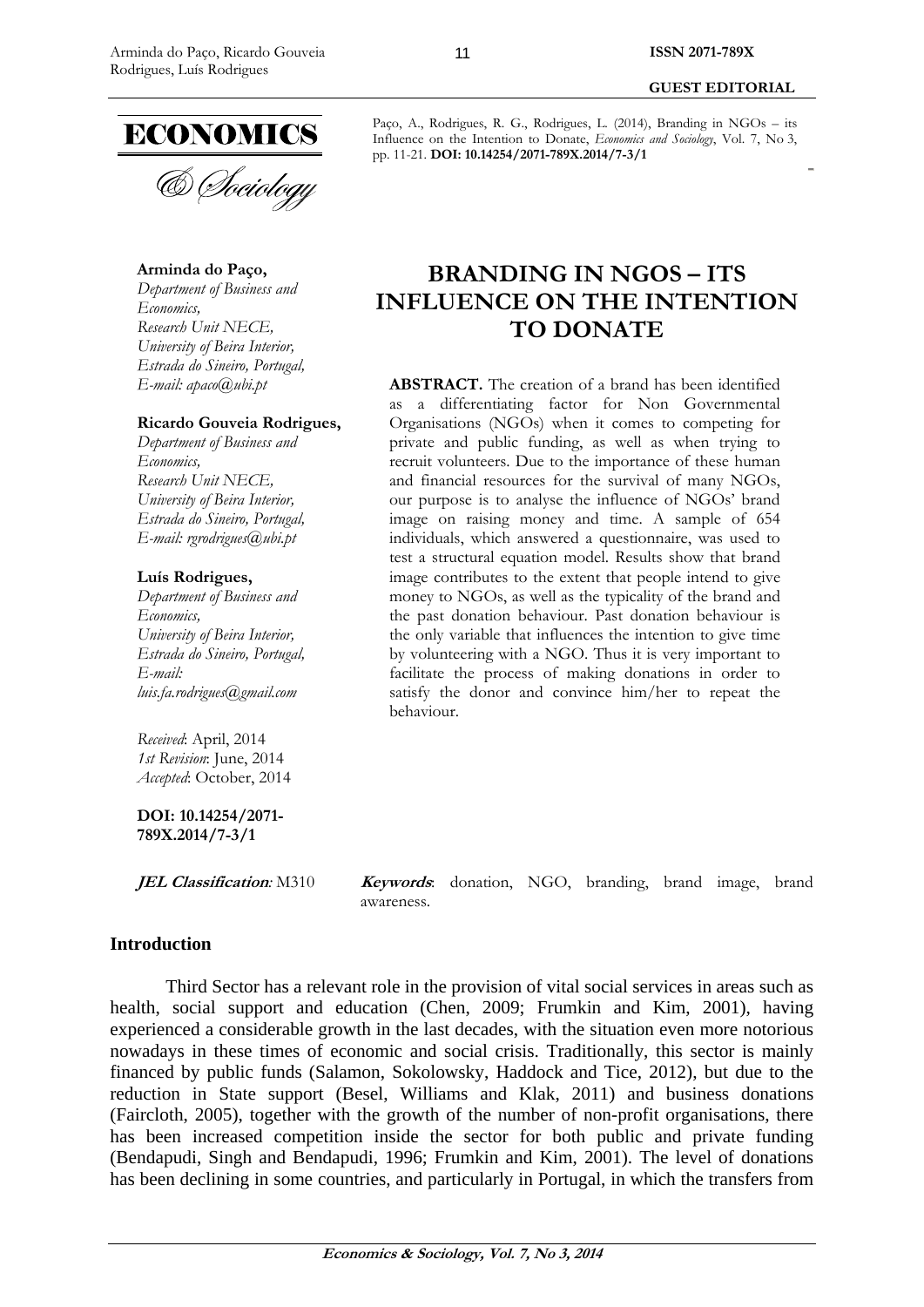the private sector (including private philanthropy, membership dues, corporate gifts, and other similar payments to non-profit organisations) account just for 10% of non-profit organisations' revenue (Salamon *et al.*, 2012).

All these circumstances have issued Non-Governmental Organisations (NGOs) with an enormous challenge – the need to move from an amateur approach to a more professional system of management (Helmig, Jegers and Lapsley, 2004). This challenge is particularly significant as far as fundraising is concerned (Benjamin, 2010). At the same time, given the volume of resources involved, better information to help in the donor decision process is necessary (Chen, 2009).

Simultaneously, some managers of NGOs began to recognise the potential contribution that marketing could bring to their organisations (Kotler, 1979). This new scenario brought deep changes to the attitudes and responsibilities of leaders of non-profit organisations, who have started to introduce marketing management practices into their institutions, directing them into new competitive areas, where the brand management can make a fundamental difference (Naddaff, 2004).

The focus of this study is precisely the branding, with the term "brand" being understood as the set of perceptions formed about an organisation, company or product, based on all communications, actions and interactions. The brand is linked to the organisation's reputation, identity and image, in the eyes of stakeholders and the community. Thus, a strong brand can be a valuable asset for NGOs (Daw, Cone, Merenda and Erhard, 2010). Note that in the present research the term "brand" is used to apply to the organisation itself (instead of its products/services), which conducts us to the scope of corporate branding and corporate brand image. In the non-profit context, an organisation's corporate image provides potential donors with important "guarantees" concerning the organisation's efficiency, level of familiarity, and credibility.

Given the rise in the number of non-profit organisations, and the increase in competition for donations, the brand has become a crucial factor of differentiation, since the more favourable the brand image is, the greater the potential for number of donations (Michel and Rieunier, 2012). Beside the monetary help, there is also another type of donation that needs to be taken into account – the time donated through volunteering. For many organisations, volunteers represent a considerable part of their staff, and the prestige and reputation of NGOs tend to be closely linked to the ease with which these organisations obtain volunteers (Wilson and Pimm, 1996).

Thus, the purpose of this study is to analyse the influence of NGOs' brand image, as well as the familiarity, the typicality and past behaviours of donating, on raising money and time, using a sample of 654 individuals to test a structural equation model reflecting several connections between some brand related constructs. Additionally we will focus some apparently incoherent results presented in the literature about the topic (e.g. the familiarity with the NGO does not contribute to the donation – by Faircloth, 2005) and study variables less explored in the scope of the NGOs' brand research, as is the case of the typicality.

The paper has the following structure: we begin with a literature review that examines the applicability of branding to NGOs, followed by the formulation of research hypotheses and the proposed model to be tested; next, we present the research methodology used, including a description of the sample, the variables included in the study and the data collection procedure; after this, the results are described, with a characterisation of the sample and a discussion of the research hypotheses; finally, we present the main conclusions of the study.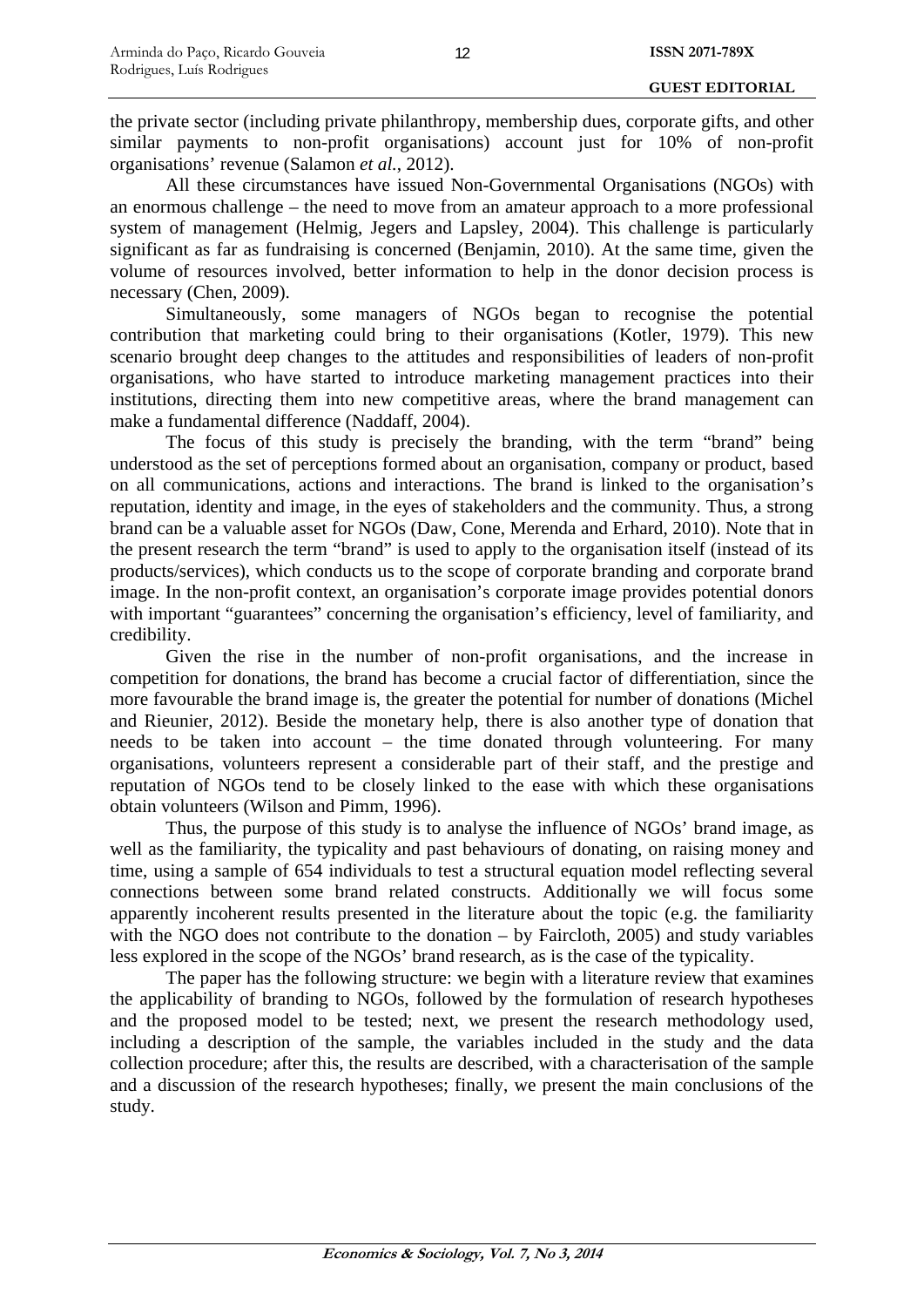## **1. Branding the non profit sector**

As stated before, the growth in the number of NGOs has given rise to increased competition for the attention and contributions of potential donors, in part because the public sector does not have the necessary conditions (human and financial resources) to intervene in all countless situations of shortage and need (Frumkin and Kim, 2001). This context leveraged the attention given to the marketing management in non-profit organisations, and more particularly to the brand management, whose importance is reinforced by Mort, Weerawardena, and Williamson (2007). Smillie (1995) argues that creating and developing a strong global brand is essential for the survival of most international NGOs. Naddaff (2004) adds that branding has become an essential tool for the non-profit sector and Chiagouris (2005) and Judd (2004) believe that having a strong brand image is even more important for NGOs than it is for commercial companies. Despite its importance, Venable *et al.* (2005) note that there still remains a need for further research into such topics as branding and brand personality in non-profit organisations.

Marketing techniques can help non-profit institutions in the self-generation of funds and in attracting new donors and volunteers (Andreasen, Goodstein and Wilson, 2005). Nevertheless, commercial marketing techniques cannot be directly imported from companies to the Third Sector (Guy and Patton, 1988); instead NGOs must adapt marketing techniques to their own reality, centering their attention on satisfying the needs of their main clients (users and donors). Related to this, Mulyanegara (2010) studied the perceived brand orientation, which is related to customer attitudes concerning the extent to which an organisation engages in brand oriented activities. The author, supported in Napoli (2006), found that brand orientation is positively associated with the non-profit organisation's performance in terms of its capacity to achieve the objectives and to attend to the stakeholders better than the competition. The results of Mulyanegara's (2010) study shows evidence that the more individuals perceive an organisation as being market-oriented, the more they perceive the organisation as being brand-oriented, presenting such characteristics as unique, reputable and consistent. We can therefore conclude that the brand is the most valuable asset of a non-profit organisation (Webster, 2002), which reinforces the analysis of its effect on the intention to donate as it is developed in the next section.

Despite the low number of studies on non-profit branding, there are some authors such as Michel and Rieunier (2012) that dedicated their research to this topic, especially the brand image, and have shown that the more favourable the brand image is, the greater the potential for the number of donations obtained.

## *1.1. Variables influencing individual's intention to donate: a model proposal*

Michel and Rieunier (2012) state that although the study of the brand image at NGOs has not yet aroused too much attention on the part of researchers, the same is not true of the study of the brand personality of NGOs. In this specific case, Venable *et al.* (2005) and Sargeant, Hudson, and West (2008) used a model including a wide variety of characteristics (42 indicators) and the five dimensions of the brand assets proposed by Aaker (1991) to develop a "measure" of brand personality applied to the Third Sector. Using these previous studies as a work basis, Michel and Rieunier (2012) developed a scale for measuring the brand image of NGOs.

Bennett and Gabriel (2003) showed that a favourable brand image, consisting of five dimensions (compassion, dynamism, idealism, focus on beneficiaries and non-political image), results in more donations  $(R<sup>2</sup>=0.69)$ . However, according to Michel and Rieunier (2012) the previous research, as the one of Bennett and Gabriel (2003), is mainly based on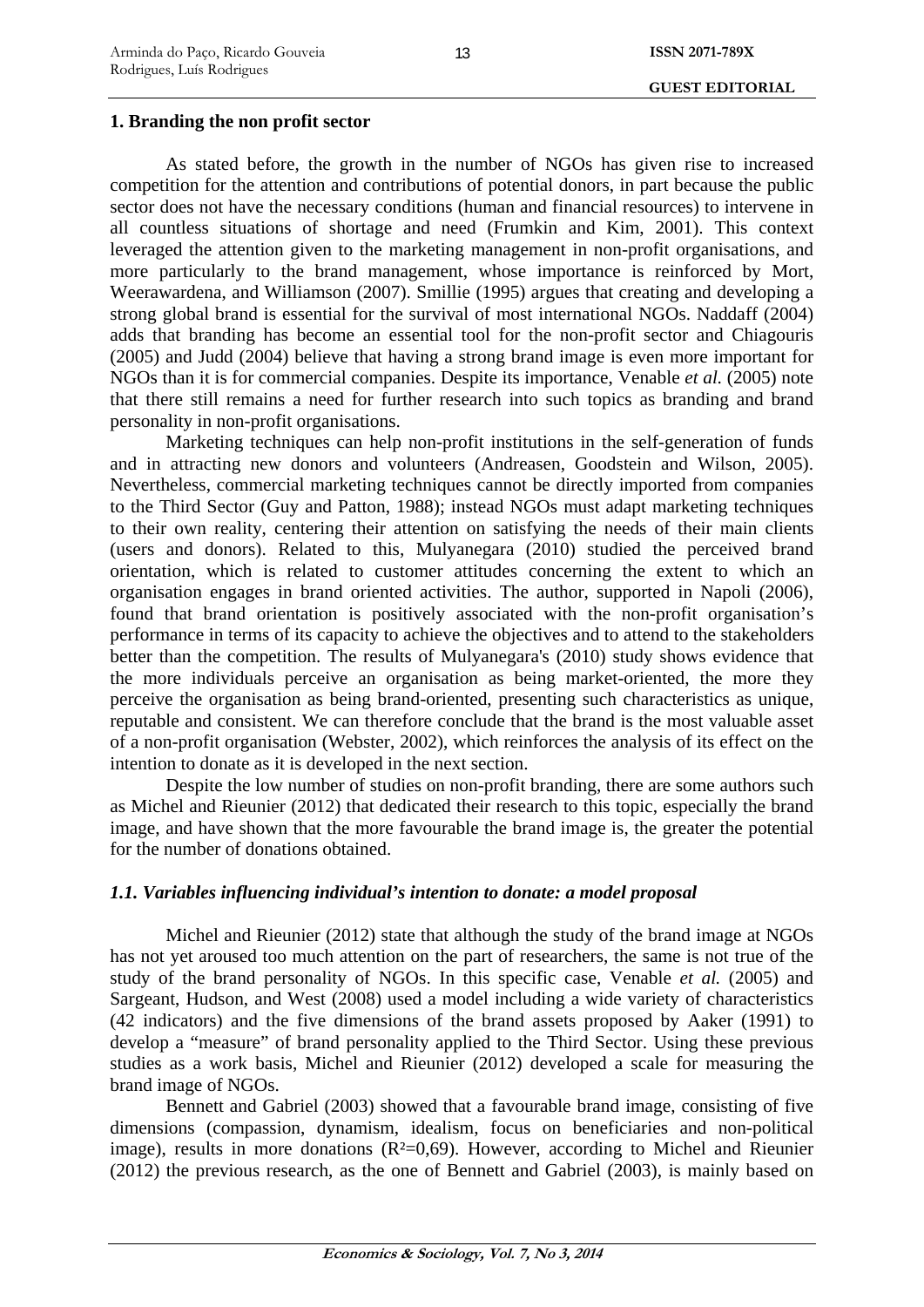concepts used in commercial rather than non-profit branding. If the analogy with product branding is used, we can assume that brand image also influences the individuals' attitudes and the donation behaviours in the context of the non-profits. In this case donations include not only financial aid, but also the time spent volunteering in the organisation (Samu and Wymer, 2009).

Considering that the donor's contribution to the organisation may be made in the form of either time or money, it is reasonable to investigate if brand image impacts money and time donations, resulting in the following research hypotheses:

**H<sub>1</sub>:** Brand image impacts favourably on the intention to donate money.

**H2:** Brand image impacts favourably on the intention to donate time.

Regarding brand awareness, it can be described as the capacity to remember a brand. As settled by Aaker (1996), brand awareness can have various dimensions as the brand knowledge/familiarity and the brand recall/recognition. Brand awareness and perception are dynamic and intrinsically connected to the formation of attitudes (Einwiller, 2001). However this concept means more than the simple recognition, since it also implies a bond with certain associations in the consumer's memory (Hoeffler and Keller, 2002) and can be seen as an important influencing factor in the consumer's decision-making process (Faircloth, 2005).

Faircloth (2005) defends the idea that widespread public awareness (knowledge) of NGOs results in an increase in volunteers and donations. Taking this idea as our starting point, and that familiarity is related with the time that is needed to process to process the information about the brand (Baker *at al.*, 1986), we may expect that the greater our familiarity with NGOs and the greater our recognition of them, the more likely it is that NGOs will attract resources. Thus the following hypotheses can therefore be formulated:

**H3:** Familiarity with the brand increases intention to donate money.

**H4:** Familiarity with the brand increases intention to donate time.

The organisation's typicality also has a considerable impact on the intention to give time and money, as is referred by Michel and Rieunier (2012). Typicality is defined as the prototype of an organisation that has the characteristics that NGOs are supposed to possess. In other words, it is related to the idealised picture that each individual has of certain NGOs. But note that for individuals to be able to consider a NGO typical, they are expected to be aware of its existence and to be familiar with it. According to Bennett (2011), the sense of affinity and identification with the organisation's target seen is also to affect the level of donations. To check the impact of this variable on the intention to donate, the following hypotheses are formulated:

**H5:** Typicality positively impacts intention to donate money.

**H6:** Typicality positively impacts intention to donate time.

Regarding the donation of time or money, research has also found that past behaviour is one of the most important predictors for such action (Lee *et al.*, 1999). Further, in Smith and McSweeney's (2007) research, past donating behaviour was found to significantly predict intentions to donate, but was not a significant predictor of donating behaviour. In turn, Verhaert and Poel (2010) found that the personality, the intentions and some socio demographics variables have a considerable predictive power of past behaviour in charitable giving. Their results confirm the importance of the traditional predictors and the added value of considering measures of empathy with the organisation in the studies.

Some authors (e.g. Bult, Van der Scheer and Wansbeek, 1997; Jonker, Piersma and Poel, 2004) have been showing that past donation behaviour drives both decisions to donate and generosity. Therefore, the existence of more past donations can indicate that the donor is more likely to donate in the future (Verhaert and Poel, 2010). Considering these ideas, the last four hypotheses are stated:

**H7:** Past money donation behaviour positively impacts intention to donate money.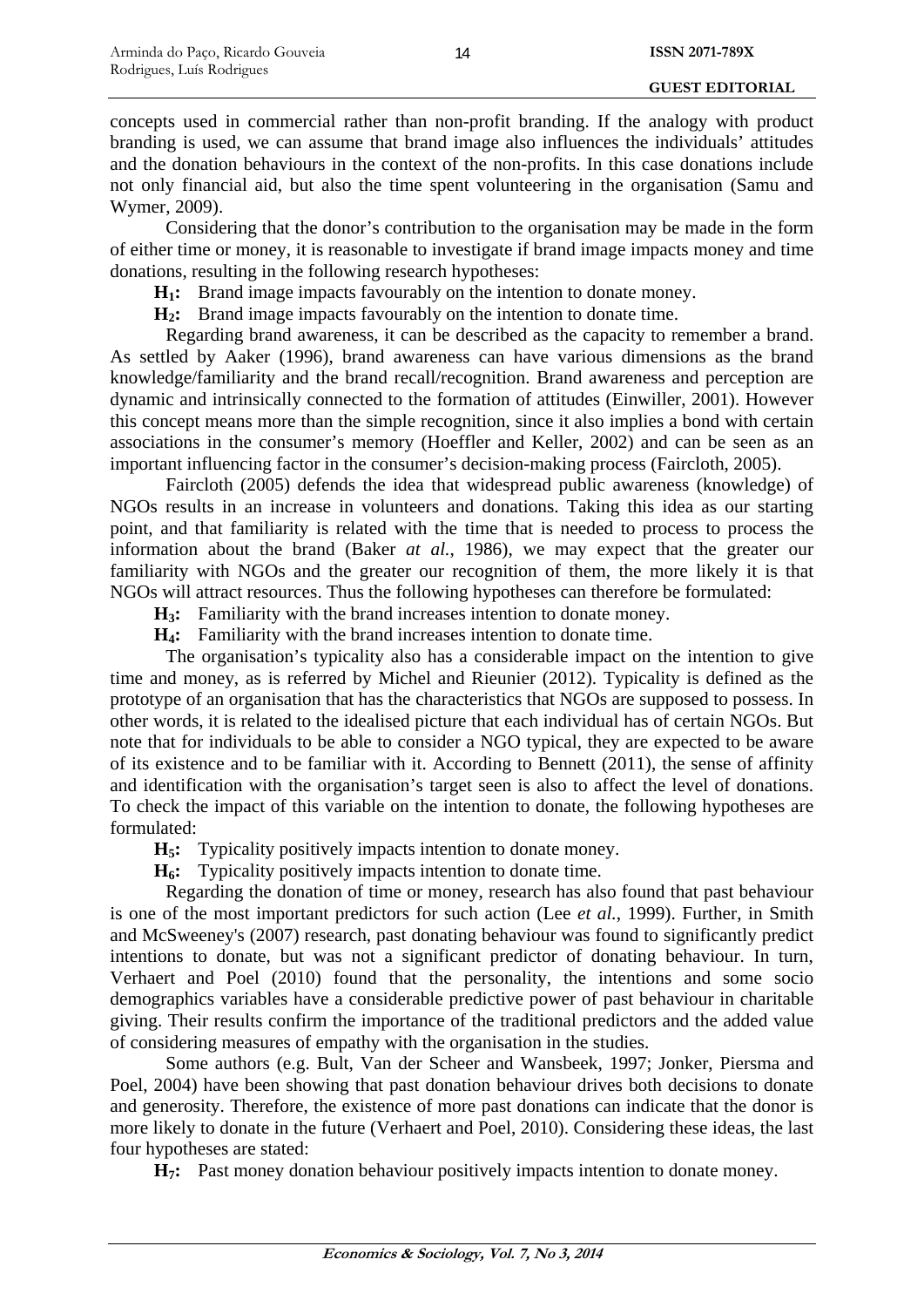H<sub>8</sub>: Past money donation behaviour positively impacts intention to donate time.

**H9:** Past time donation behaviour positively impacts intention to donate time.

**H10:** Past time donation behaviour positively impacts intention to donate money.

*Figure 1* illustrates the model that will be tested and the hypotheses formulated above, as well as the connections between the variables.



Legend:

BI – Brand Image; FA – Familiarity, TY – Typicality; PM – Past Money donation; PT – Past Time donation; IM – Intention to give Money; IT – Intention to give Time. Figure 1. Research model *Source:* own research.

### **2. Research methodology**

This study uses a sample of 654 Portuguese individuals, who agreed to take part in this specific research. The sampling technique was not a random one, but sought to maximise the number of places where data could be collected, as well as their geographical dispersal, in order to make the sample as representative as possible. At the data collection points, the choice of respondents did not follow any particular selection criterion in order not to bias the choice. The instrument to collect the data was a questionnaire administered in the form of a personal interview, and this procedure was previously tested with a group of 10 individuals. The questionnaire was designed to assess brand awareness, typicality, familiarity, brand image and the intention to donate time and money (see the list of variables in the annex).

In order to assess the respondents' knowledge of the brand, the measurement scale that was used was the one proposed by Keller (1993) and by Laurent *et al.* (1995). For the measurement of brand typicality and brand familiarity, the scale developed by Faircloth (2005) was used. Brand image was assessed with the scale developed by Michel and Rieunier (2012). The intention to collaborate with the NGO was measured with the scales of Faircloth (2005) and MacKenzie, Lutz, and Belch (1986).

The questionnaire was divided into three sections. In the first section, the respondents were asked to choose, from among five international NGOs – Médecins du Monde (Doctors of the World), Red Cross, Caritas, UNICEF and AMI – the one that they knew best (interviewers showed them a set of five cards, each with the name and symbol of the NGOs). This first question was intended to measure brand awareness through the assisted top-of-mind technique (Keller, 1993; Laurent *et al.*, 1995). The choice of these five NGOs is justified by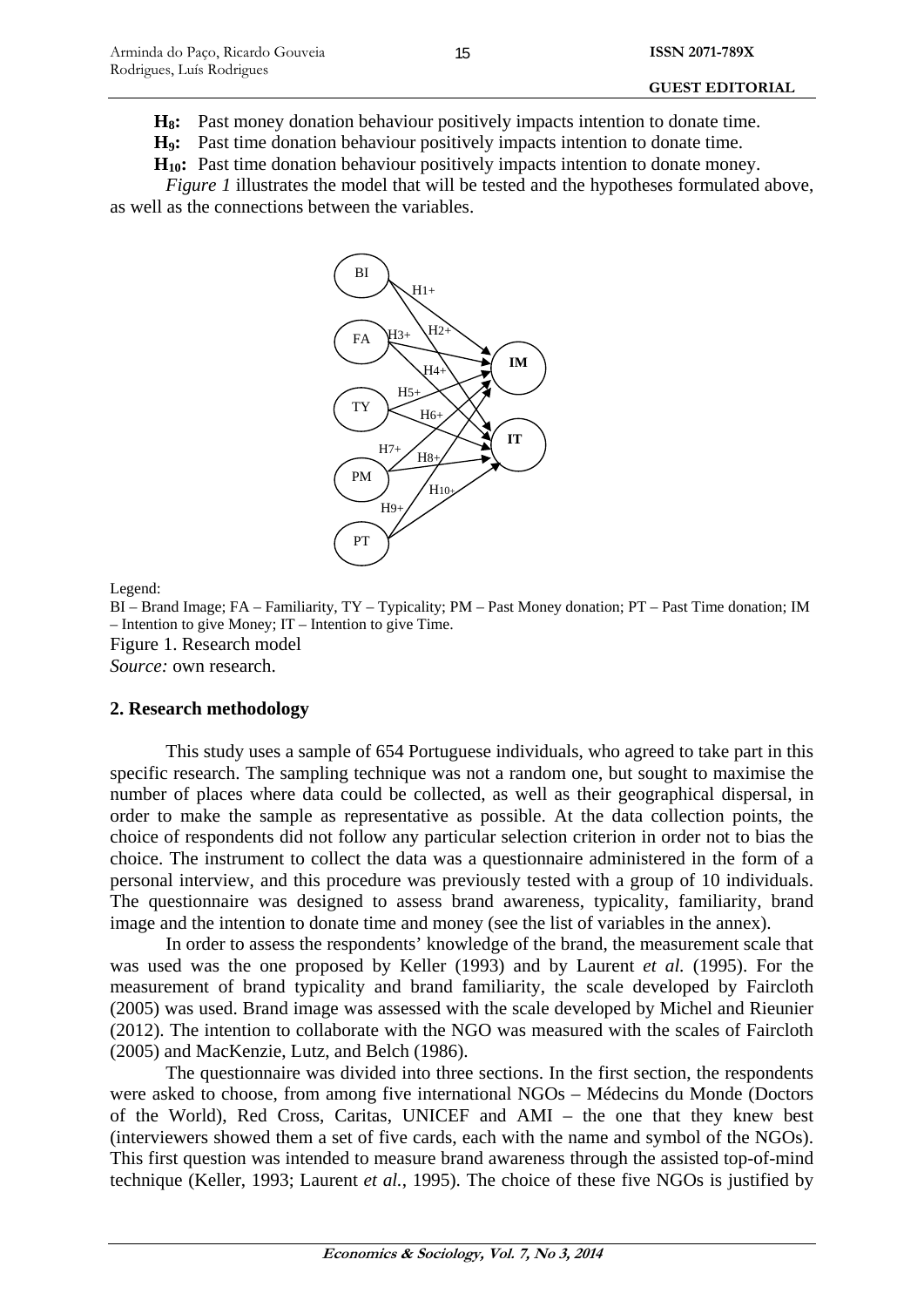their similarities in terms of their area of activity, their INCPO classification, tradition, geographical coverage and mission. In studies carried out in other countries which used a similar methodology in the choice of NGOs (e.g. Venable *et al.*, 2005; Cervera, Ruiz and Kleefeldt, 2008), the criterion of notoriety was also used. However, because in Portugal there is no known study on this subject, it was not possible to follow this criterion. In the second section of the questionnaire, there were 30 statements that the interviewees were asked to score using a 5-point Likert scale, with 1 corresponding to "completely disagree" and 5 corresponding to "completely agree". This section was designed to measure brand awareness and brand image, and the intention to donate (this scale was translated using standard back-translation protocol and some little adjustments were made to ensure that the questions were relevant and adequate to national context). The last section intended to collect some demographic characteristics.

The technique used for the data analysis was the structural equation modelling (Structural Equation Model-SEM), through Partial Least Squares Structural Equation Modelling (PLS-SEM), considered suitable because the objective of the research is related to prediction (Hair, Ringle and Sarstedt, 2011). The analysis was performed with the aid of SPSS version 19.0 for Windows and SmartPLS 2.0.

## **3. Results**

In terms of the sample characterisation, the average age of the respondents was 38.9, with individuals' ages ranging between 18 and 83. Half of the sample were aged 36 or under and 75% were aged 48 or under. As far as the distribution by gender is concerned, there were equal numbers of men and women. The most common level of education consisted of people who had completed secondary education (35,02%). It should also be noted that 65,6% of the sample had a level of education equivalent to or higher than a secondary degree.

As far as the descriptive analysis of the variables included in the questionnaire is concerned, the results for the assessment of knowledge/notoriety, using the assisted top-ofmind method and brand typicality, are presented below (*Table 1*).

| <b>NGO</b>        | Frequency<br>(top of mind) | Mean         | N<br>(typicality) | Standard deviation |
|-------------------|----------------------------|--------------|-------------------|--------------------|
|                   |                            | (typicality) |                   | (typicality)       |
| <b>Red Cross</b>  | 267 (40,83%)               | 4,24         | 267               | 0,589              |
| <b>UNICEF</b>     | 187 (28,59%)               | 4,27         | 187               | 0,554              |
| AMI               | 83 (12,69%)                | 4,28         | 83                | 0,554              |
| Caritas           | 66 (10,09%)                | 4,22         | 66                | 0,505              |
| Médecins du Monde | 51 (7,80%)                 | 4,15         | 51                | 0,559              |
| Total             | 654 (100%)                 | 4,24         | 654               |                    |

Table 1. Analysis of the brand awareness (top-of-mind) and typicality

*Source:* own calculation.

The analysis above shows that the NGO best-known among the respondents was clearly the Red Cross, with 40,83% choosing this NGO as the one they were most familiar with. Next came UNICEF, with 28,59% of choices. The least well-known NGO was Médecins du Monde, with only 7,80% of respondents choosing this as the best-known of the five NGOs in the study.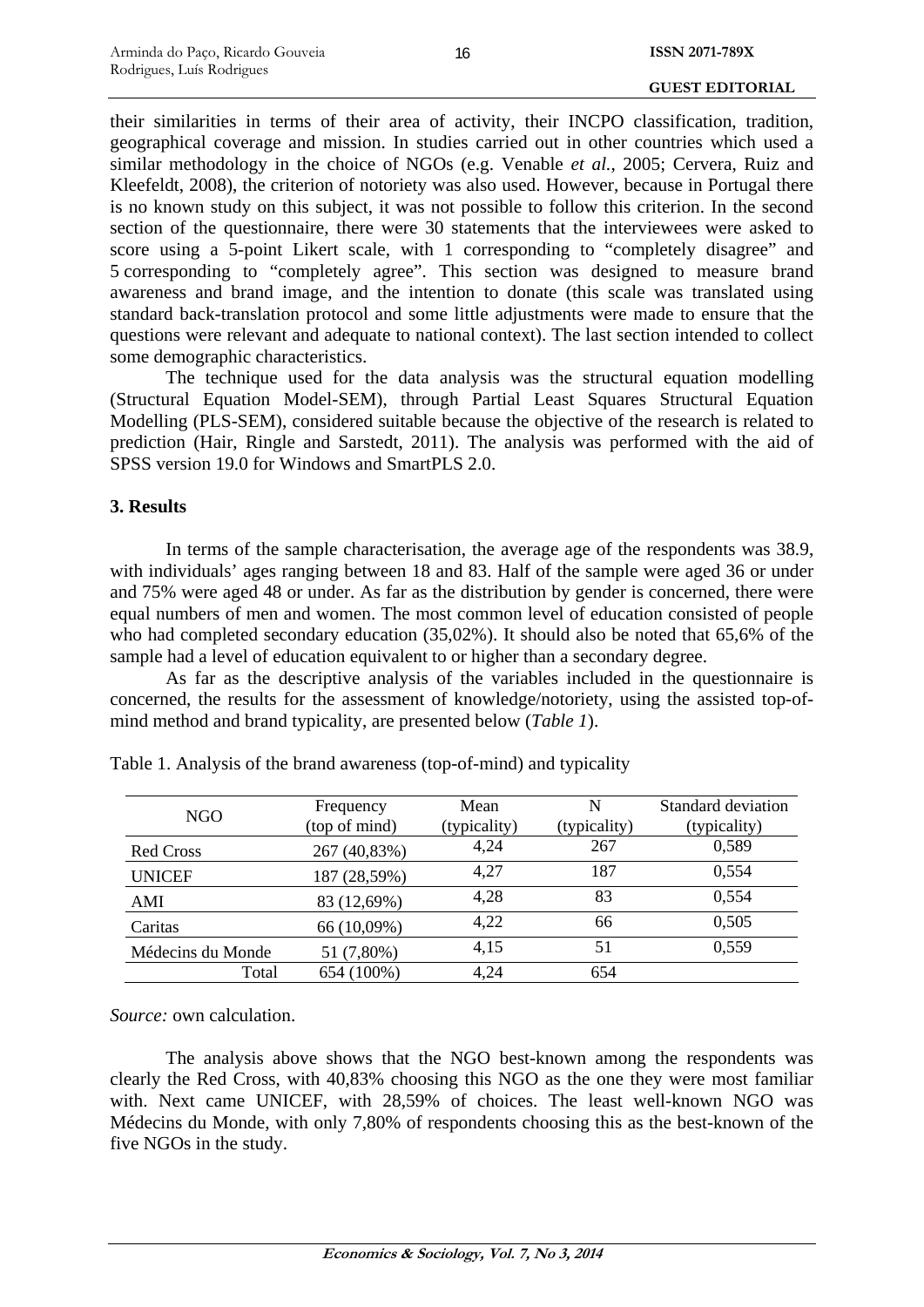The analysis of typicality showed that AMI obtained the highest score for this factor and that, generally speaking, NGOs are a good example of the humanitarian sector and represent their values well. The variability in the answers was similar for the five NGOs.

Regarding the model test and the hypotheses analysis, data was analysed with the SEM/PLS technique, using SmartPLS. The measurement model consists of seven reflective constructs (*Brand Image*, *Familiarity*, *Typicality*, *Past Money Donation Behaviour*, *Past Time Donation Behaviour*, *Intention to Donate Money*, and *Intention to Donate Time*). Considering Götz, Liehr-Gobbers and Krafft's (2010) model evaluation criteria, to assure indicator reliability, six out of 30 indicators of the measurement model were dropped as their loadings were lower than 0,4 (Hulland, 1999, p. 198).

Construct reliability showed satisfactory scores for most constructs  $(p>0,7)$ , except for *Familiarity* ( $ρ=0.67$ ) and *Typicality* ( $ρ=0.48$ ). Discriminant validity (AVE should be larger than the common variances of the latent variable with any other of the model's constructs – Fornell and Larcker, 1981, p. 45) was achieved for all constructs. Convergent validity showed weak performance in the construct *Typicality* (AVE=0,32) (Hair *et al.*, 2011).

Results of bootstrapping with 1000 samples of size 500 are shown in *Table 2*.

| Path                               | Coefficient | t      |       | Hypothesis     | Result                      |
|------------------------------------|-------------|--------|-------|----------------|-----------------------------|
| BRAND IMAGE $\rightarrow$ INT MON  | 0.19        | 4,248  | 0,000 | $H_1$          | Retain $H_1$                |
| BRAND IMAGE $\rightarrow$ INT TIME | 0,03        | 0,869  | 0,385 | H <sub>2</sub> | Reject $H_2$                |
| $FAMILIARITY \rightarrow INT$ MON  | $-0.01$     | 0,230  | 0,818 | H <sub>3</sub> | Reject $H_3$                |
| $FAMILIARITY \rightarrow INT$ TIME | 0,01        | 0,289  | 0,773 | $H_4$          | Reject $H_4$                |
| TYPICALITY $\rightarrow$ INT_MON   | 0,11        | 2,188  | 0,029 | $H_5$          | Retain $H_5$                |
| TYPICALITY $\rightarrow$ INT TIME  | $-0,05$     | 1,156  | 0,248 | $H_6$          | Reject $H_6$                |
| $PAST_MONEY \rightarrow INT_MON$   | 0,51        | 12,022 | 0,000 | H <sub>7</sub> | Retain $H7$                 |
| PAST MONEY $\rightarrow$ INT TIME  | 0,04        | 0,977  | 0,329 | $H_8$          | Reject $H_8$                |
| PAST TIME $\rightarrow$ INT TIME   | 0,63        | 19,725 | 0,000 | $H_9$          | <b>Retain H<sub>9</sub></b> |
| PAST TIME $\rightarrow$ INT MON    | 0,01        | 0.281  | 0,779 | $H_{10}$       | Reject $H_{10}$             |

Table 2. Path significances

*Source:* own calculation.

Blindfolding showed that the significant predictors had predictive validity and relevance over both *Intention to Donate Money* and *Intention to Donate Time* (all  $Q^2 > 0$ , Götz *et al.*, 2010). Explained variances  $(r^2)$  are weak for the two endogenous constructs *Intention to Donate Money* and *Intention to Donate Time* (0,37 and 0,40, respectively).

## **Conclusions**

This research sought to analyse the importance of brand image in forming the intention of giving time and money to non-profits. Preliminary analysis allows us to verify that the NGO that was best-known by respondents was the Red Cross (through an analysis of brand awareness using the assisted top-of-mind method). This result can be attributed to factors such as the non-profit organisation size and its mission (Chen, 2009). As far as attitudes towards donation and the intention to donate resources are concerned, it was found that more than half of the sample were not in the habit of giving financial aid to charitable organisations and that only 21,71% of respondents expressed the intention to make donations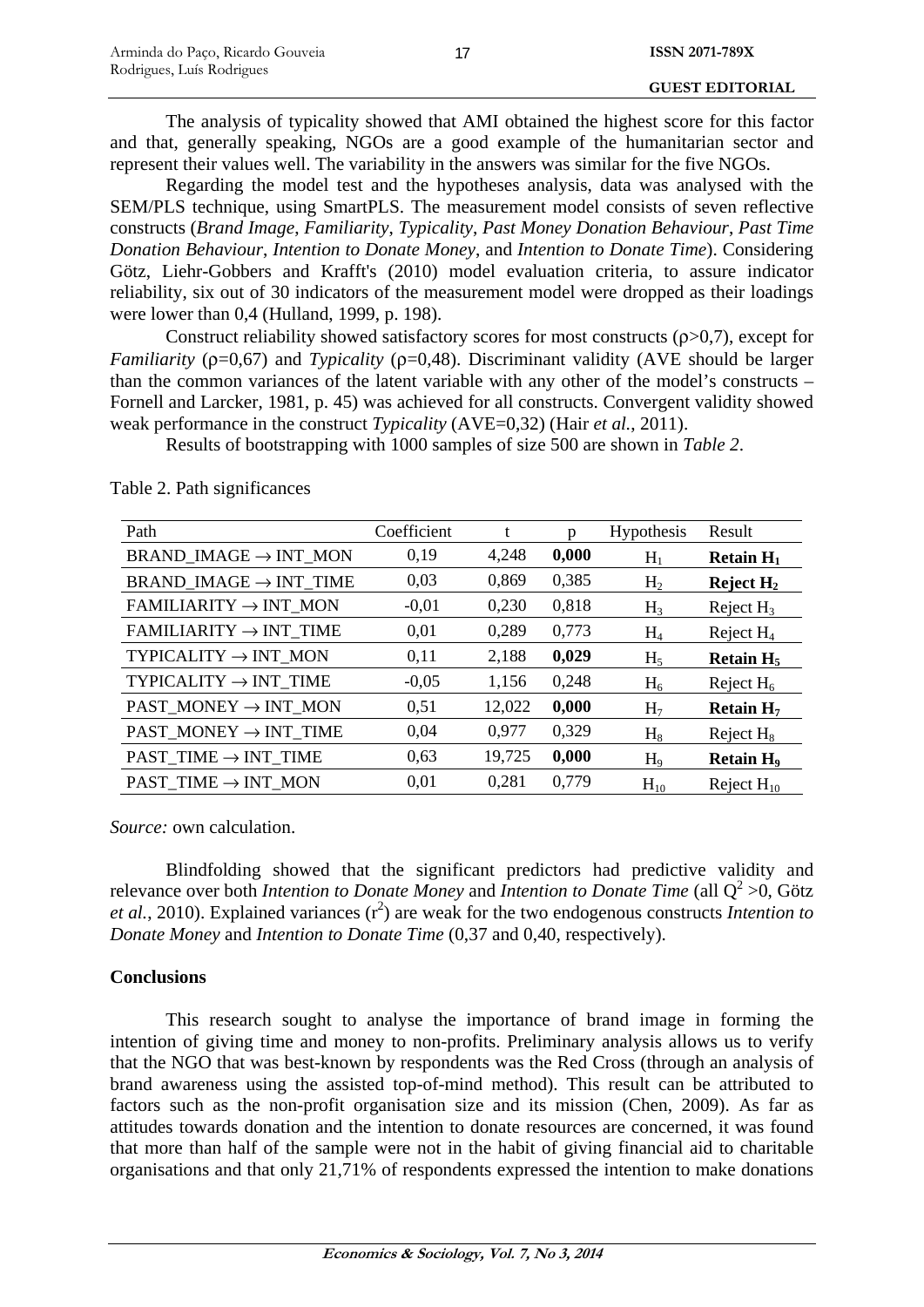to the chosen NGO within the next six months. Stress should be placed on the low percentage of the number of individuals interviewed who claimed to have already engaged in volunteering activities (28,59%). As far as their intention to engage in volunteering at the chosen NGO in the next six months is concerned, only 9,48% of those interviewed expressed their agreement with this statement.

Results of the model test show that Intention to Donate Money is positively impacted by Brand Image (0,19), Typicality (0,11) and Past Money Donation Behaviour (0,51). Intention to Donate Time is positively impacted by Past Money Donation Behaviour (0,63).

Apparently, the familiarity with the NGO does not contribute to the intention of donating money and time. The results obtained here are in line to those presented by Faircloth (2005). In his study, the more familiar respondents were with the NGO, the less willing they were to help it. The author of this study described this evidence as being counterintuitive. Except for the study by Michel and Rieunier (2012), which validated the relationship between typicality and the intention to donate, like we did in this study (but just regarding the intention to donate money), no other studies were found that made it possible to compare the results obtained.

Past donation behaviour (giving money) was found to be important to predict the intention to donate in future. Thus it is very important to facilitate the process of donation in order to satisfy the donor and convince him/her to repeat the behaviour. Probably donors who have made some donations to the NGO in the past might have developed a strong internal reference point, which might mitigate the importance of other factors such as the brand image and familiarity with the organisation. Nonetheless, we did not test in our model whether or not brand image has an impact on which NGO a donor chooses to make a donation to. This analysis will be carried out in future researches, introducing also variables related to individuals' values and orientations. This idea is reinforced by Sargeant, Ford and Hudson's (2008) findings pointing to the fact that characteristics associated with emotional engagement, service and tradition are linked with individual giving behaviour. Also, in the future it would be desirable to carry out studies whose samples included only people who were already engaged in volunteering or already made financial donations; this would make it possible to have a different perspective of the factors that are most valued by those who effectively contribute to NGOs.

A limitation of this research is due to the fact that it covered only a limited number of NGOs (five), which may not be completely representative of the whole of the Third Sector. This limitation therefore conditions the extrapolation of the results obtained.

## **Acknowledgements**

NECE – R&D Centre funded by the Multiannual Funding Programme of R&D Centres of FCT (Portuguese Foundation for Science and Technology).

## **References**

Aaker, D. (1996), *Building Strong Brands*, New York: The Free Press.

- Aaker, D. (1991), *Managing Brand Equity* – *Capitalizing on the value of a brand name*, New York: The Free Press.
- Andreasen, A. R., Goodstein, R. C. & Wilson, J. W. (2005), Transferring "Marketing Knowledge " to the Nonprofit Sector, *California Management Review*, Vol. 47, No 4, p. 46.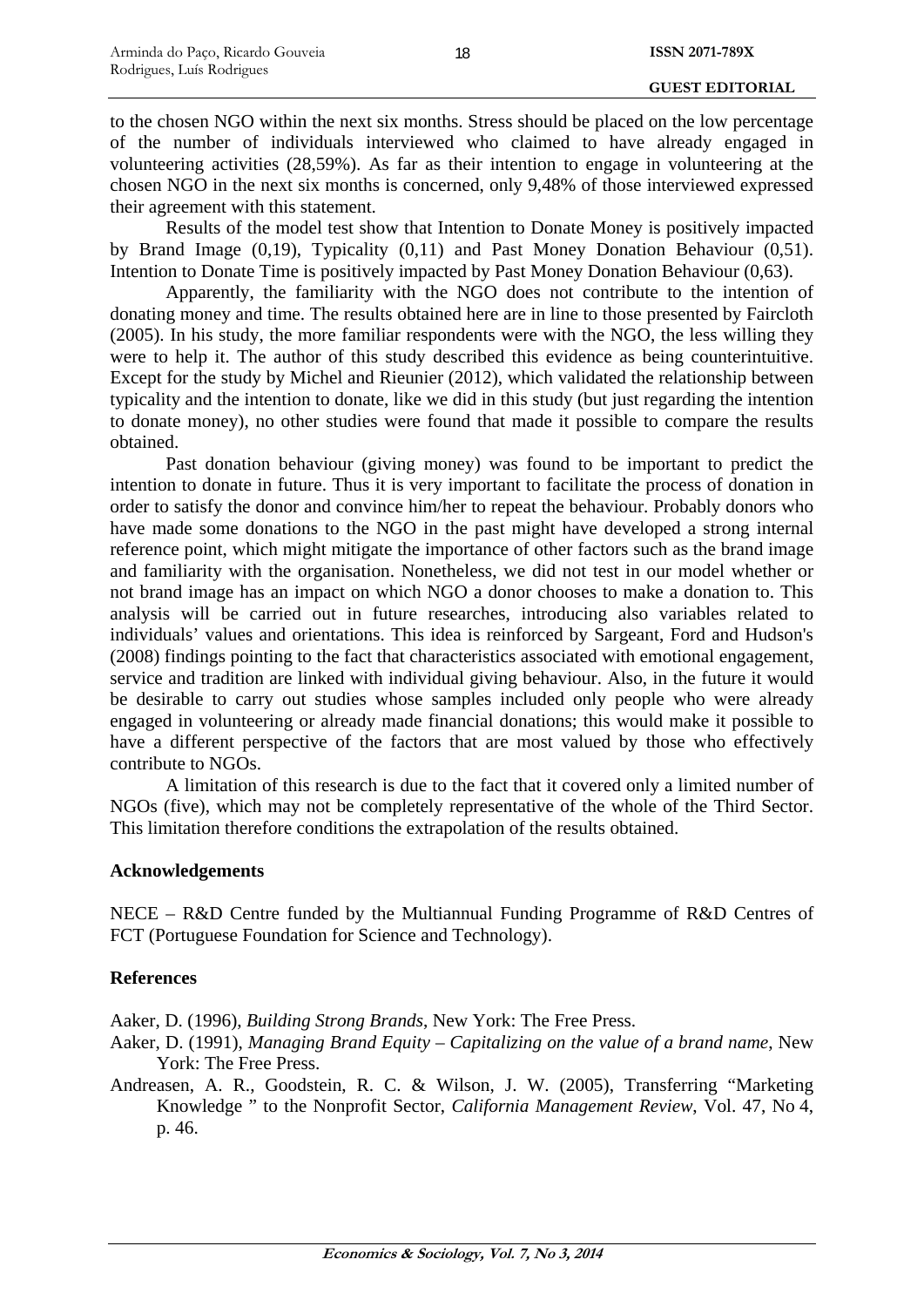#### **GUEST EDITORIAL**

- Bendapudi, N., Singh, S.N. & Bendapudi, V. (1996), Enhancing Helping Behavior: An Integrative Framework for Promotion Planning, *Journal of Marketing*, Vol. 60, No 3, pp. 33–49.
- Benjamin, L. M. (2010), Funders as principals, *Nonprofit Management and Leadership*, Vol. 20, pp. 383–403, doi: 10.1002/nml.20001.
- Bennett, R. (2011), Why urban poor donate. A study of low-income charitable giving in London, *Nonprofit and Voluntary Sector Quarterly*, Vol. 41, No 5, pp. 870–891.
- Bennett, R. & Gabriel, H. (2003), Image and reputational characteristics of UK charitable organizations: An empirical study, *Corporate Reputation Review*, Vol. 6, No 3, pp. 276–289.
- Besel, K., Williams, C. L. and Klak, J. (2011), Nonprofit sustainability during times of uncertainty, *Nonprofit Management and Leadership*, Vol. 22, pp. 53–65, doi:10.1002/nml.20040.
- Bult, J. R., Van der Scheer, H. & Wansbeek, T. (1997), Interaction between target and mailing characteristics in direct marketing with an application to health care fund raising, *International Journal of Research in Marketing*, Vol. 14, pp. 301–308.
- Cervera, A., Ruiz, M.E. & Kleefeldt, B. (2008), Aplicabilidad de los conceptos de imagen corporativa y posicionamento a las ONGD, *VII. International Congress on Public and Nonprofit Marketing*, Szeged.
- Chen, G. (2009), Does meeting standards affect charitable giving? An empirical study of New York metropolitan area charities, *Nonprofit Management and Leadership*, Vol. 19, pp. 349–365, doi:10.1002/nml.223.
- Chiagouris, L. (2005), Non profit brands come of age, *Marketing Management*, Vol. 14, No 5, pp. 30–33.
- Daw, J., Cone, C., Merenda, K. & Erhard, A. (2010), Breakthrough nonprofit branding: seven principles for powering extraordinary growth, *Breakthrough nonprofit branding: seven principles for powering extraordinary growth*, New York: AFP, pp. 19–34.
- Einwiller, S. (2001), The significance of reputation and brand for creating trust in the different stages of a relationship between an online vendor and its customers, *Proceedings of the 8th Research Symposium on on Emerging Electronic Markets*, pp. 1–17.
- Faircloth, J.B. (2005), Factors Influencing Nonfrofit Resource Provider Support Decisions: Applying The Brand Equity Concept To Nonprofits, *Journal of Marketing Theory and Practice*, Vol. 13, No 3, pp. 1–15.
- Fornell, C. & Larcker, D. F. (1981), Evaluating Structural Equation Models with Unobservable Variables and Measurement Error, *Journal of Marketing Research*, Vol. 18, No 1, p. 39.
- Frumkin, P. & Kim, M. T. (2001), Strategic Positioning and the Financing of Nonprofit Organizations: Is Efficiency Rewarded in the Contributions Marketplace? *Public Administration Review*, Vol. 61, No 3, pp. 266–289.
- Götz, O., Liehr-Gobbers, K. & Krafft, M. (2010), Evaluation of structural equation models using the partial least squares (PLS) approach, In V. E. Vinzi et al., eds. *Handbook of Partial Least Squares*, Heidelberg Dordrecht London New York: Springer, pp. 691– 711.
- Guy, B. S. & Patton, W. E. (1989), The Marketing of Altruistic Causes: Understanding Why People Help, *Journal of Consumer Marketing*, Vol. 6, No 1, pp. 19–30.
- Hair, J. F., Ringle, Christian M. & Sarstedt, M. (2011), PLS-SEM: Indeed a Silver Bullet, *The Journal of Marketing Theory and Practice*, Vol. 19, No 2, pp. 139–152.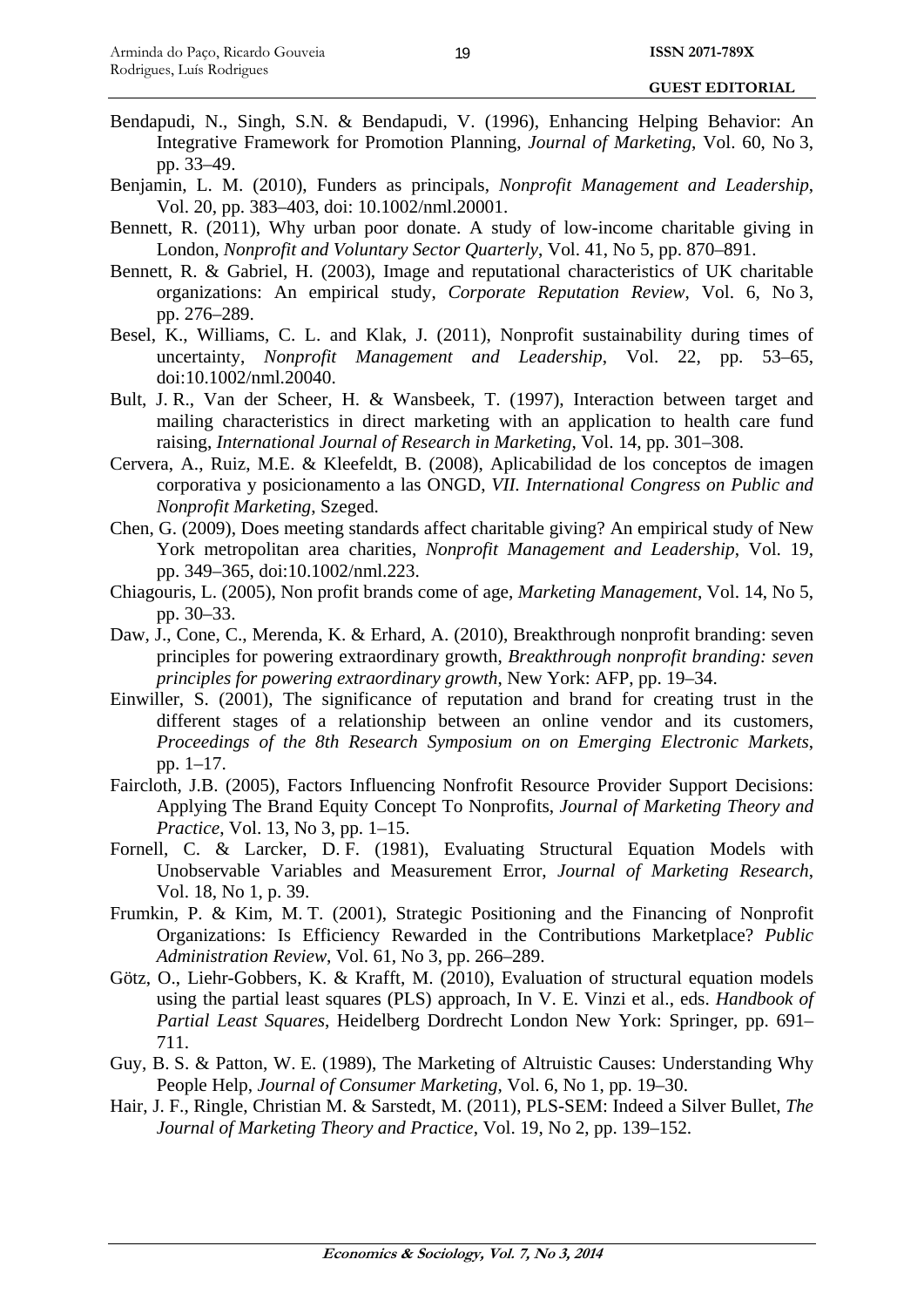- Helmig, B., Jegers, M. & Lapsley, I. (2004), Challenges in managing nonprofit organizations: a research overview, *International Journal of Voluntary and Nonprofit Organizations*, Vol. 15, No 2, pp. 101–116.
- Hoeffler, S. & Keller, K. L. (2002), Building Brand Equity Through Corporate Societal Marketing, *Journal of Public Policy & Marketing*, Vol. 21, No 1, pp. 78–89.
- Hulland, J. (1999), Use of partial least squares (PLS) in strategic management research: A review of four recent studies, *Strategic Management Journal*, Vol. 20, No 11, pp. 195– 204.
- Jonker, J., Piersma, N. & Poel, D. Van den (2004), Joint optimization of customer segmentation and marketing policy to maximize long-term profitability, *Expert Systems with Applications*, Vol. 27, No 2, pp. 159–168.
- Judd, N. (2004), On branding: building and maintaining your organization's brand in an AMC, *Association Management*, Vol. 56, No 7, pp. 17–19.
- Keller, K. L. (1993), Conceptualizing, Measuring, and Managing Customer-Based Brand Equity, *Journal of Marketing*, Vol. 57, No 1, pp. 1–22.
- Kotler, P. (1979), Strategies for introducing marketing into nonprofit organizations, *The Journal of Marketing (pre-1986)*, Vol. 43, pp. 37–44.
- Laurent, G., Kapferer, J.-N. & Roussel, F. (1995), The underlying structure of brand awareness scores, *Marketing Science*, Vol. 14, No 3, pp. G170–G179.
- Lee, L., Piliavin, J. A. & Call, V. R. (1999), Giving time, money, and blood: Similarities and differences, *Social Psychology Quarterly*, Vol. 62, pp. 276–291.
- MacKenzie, S., Lutz, R. & Belch, G. (1986), The role of attitude toward the ad as a mediator of advertising effectiveness: A test of competing explanations, *Journal of Marketing Research*, Vol. 23, No 2, pp. 130–143.
- Michel, G. & Rieunier, S. (2012), Nonprofit brand image and typicality influences on charitable giving, *Journal of Business Research*, Vol. 65, No 5, pp. 701–707.
- Mort, G. S., Weerawardena, J. & Williamson, B. (2007), Branding in the Non-profit Context: The Case of Surf Life Saving Australia, *Australasian Marketing Journal (AMJ)*, Vol. 15, No 2, pp. 108–119.
- Mulyanegara, R. C. (2010), Market Orientation and Brand Orientation from Customer Perspective an Empirical Examination in the Non-profit Sector, *International Journal of Business and Management*, Vol. 5, No 7, pp. 14–23.
- Naddaff, A. (2004), Branding by design, *Communication World*, Vol. 21, No 5, pp. 18–21.
- Napoli, J. (2006), The impact of nonprofit brand orientation on organisational performance, *Journal of Marketing Management*, Vol. 22, No 7/8, pp. 673–694.
- Salamon, L. M., Sokolowsky, S. W., Haddock, M. & Tice, H. S. (2012), *Portugal's nonprofit sector in comparative context*.
- Sargeant, A., Ford, J.B. & Hudson, J. (2008), Charity brand personality: the relationship with giving behavior, *Nonprofit Voluntary Sector Quarterly*, Vol. 37, No 3, pp. 468–491.
- Sargeant, Adrian, Hudson, Jane & West, D. C. (2008), Conceptualizing brand values in the charity sector: the relationship between sector, cause and organization, *The Service Industries Journal*, Vol. 28, No 5, pp. 615–632.
- Sergeevna, T., L et al. (2014), Implicit information as a manipulative ploy in social advertising, *Journal of Language and Literature*; 5(4).
- Smillie, I. (1995), *The alms bazaar: altruism under fire: non-profit organizations and international development*, International Development Research Center.
- Smith, J. & McSweeney, A. (2007), Charitable Giving: The Effectiveness of a Revised Theory of Planned Behaviour Model in Predicting Donating Intentions and Behaviour, *Journal of Community and Applied Social Psychology*, Vol. 17, pp. 363–386.